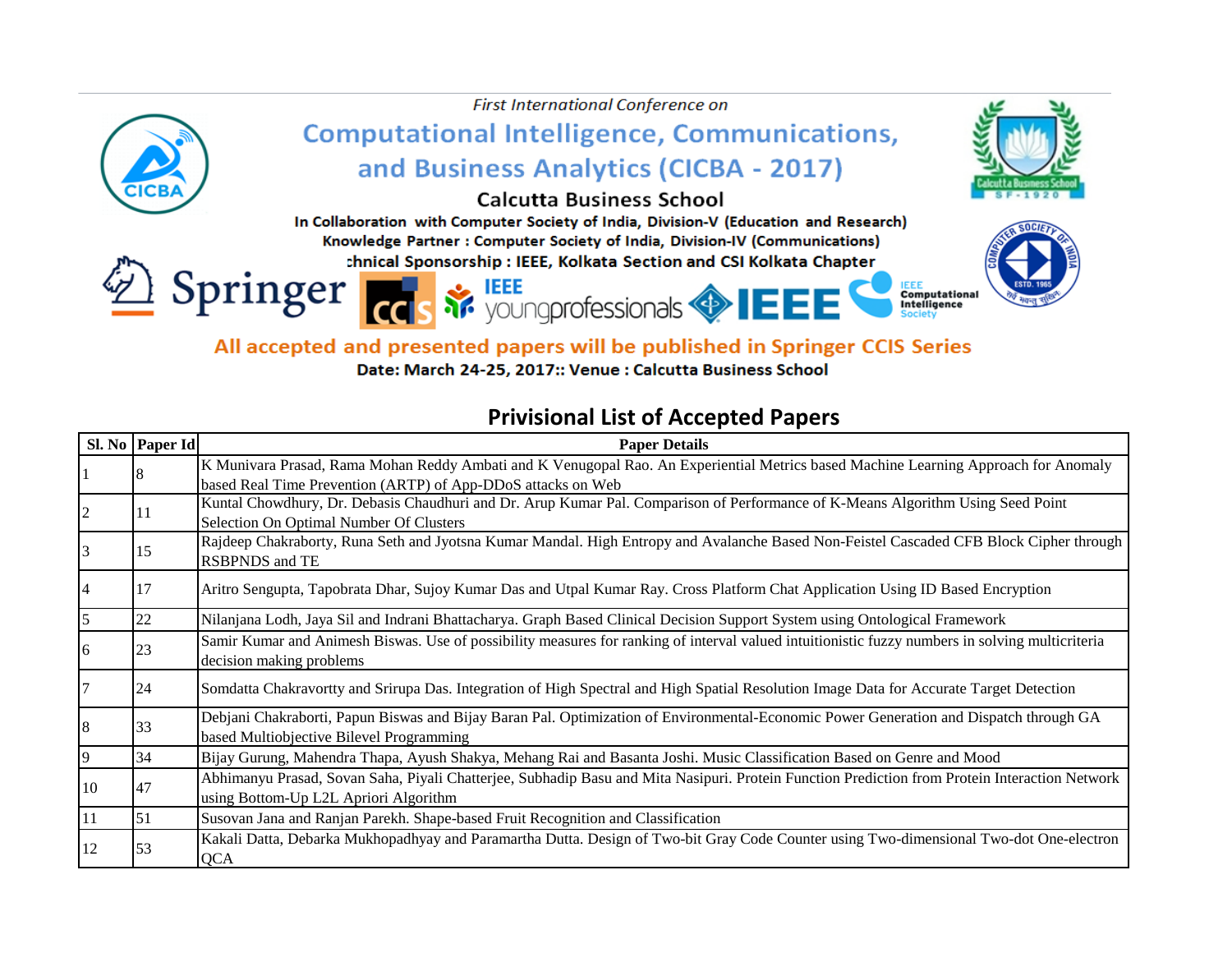| 13              | 54  | Sandeep Jayapalan and Umadevi Murugesan. Optimized Gateway Oriented Unicast and Multicast Routing for Multi hop Communication Network                                                                    |
|-----------------|-----|----------------------------------------------------------------------------------------------------------------------------------------------------------------------------------------------------------|
| 14              | 55  | Jyotismita Chaki, Ranjan Parekh and Samar Bhattacharya. An efficient fragmented plant leaf classification using Color Edge Directivity Descriptor                                                        |
| 15              | 56  | Anamika Basu, Anasua Sarkar and Piyali Basak. QSAR Model for Mast Cell Stabilizing Activity of Indolecarboxamidotetrazole Compounds on<br>Human Basophils                                                |
| $ 16\rangle$    | 58  | Arindam Banerjee, Sohini Pal, Swapan Bhattacharyya and Arpan Deyasi. Synthesis of High Speed Multi-Valued ALU for (2^n±m) Radix                                                                          |
| 17              | 60  | Ranjit Ghoshal, Sayan Das and Aditya Saha. K-NN Based Text Segmentation from Digital Images Using a New Binarization Scheme                                                                              |
| 18              | 61  | Sabari Pramanik and S K Setua. An Opposition Based Differential Evolution to Solve Multiple Sequence Alignment                                                                                           |
| $\overline{19}$ | 66  | Pabitra Pal, Partha Chaudhuri and Biswapati Jana. Reversible Watermarking Scheme Using PVD-DE                                                                                                            |
| 20              | 67  | Mili Ghosh, Debarka Mukhopadhyay and Paramartha Dutta. A Study on Structural Benefits of Square Cells over Rectangular Cells in Case of 2 Dot<br>1 Electron QCA Cells                                    |
| 21              | 68  | Snigdha Subhadarshinee Tripathy, Ranjan Kumar Barik and Manoranjan Pradhan. An Improved Conversion Circuit for Redundant Binary to<br><b>Conventional Binary Representation</b>                          |
| $\overline{22}$ | 72  | Shib Sankar Bhowmick, Indrajit Saha, Luis Rato and Debotosh Bhattacharjee. Integrated Classifier: A Tool for Microarray Analysis                                                                         |
| 23              | 74  | Shreyank N Gowda. Facial Expression Analysis by advanced k-means Clustering on Facial Fiducial Points                                                                                                    |
| 24              | 76  | Ujjwal Manikya Nath, Chanchal Dey and Rajanikanta Mudi. Fuzzy-based Auto-tuned IMC-PID Controller for Real-time Level Control Process                                                                    |
| 25              | 77  | Sarvamangala D R and Raghavendra Kulkarni. Swarm Intelligence Algorithms for Medical Image Registration: A Comparative Study                                                                             |
| 26              | 79  | Gowri S and Jabez J. Novel Data Management Technique to Detect Industrial Pollutants using Ad Hoc Network Formulated using Nanosensors                                                                   |
| $\overline{27}$ | 80  | Amiya Halder and Siddhartha Guha. Rough Kernelized Fuzzy C-Means based Medical Image Segmentation                                                                                                        |
| 28              | 81  | Anindita Sarkar, Samiran Chattapadhyay, Madhupa Sanyal and Kartick Chandra Mondal. Comparative Analysis of Structured and Un-structured<br>Databases                                                     |
| 29              | 82  | Neepa Biswas, Samiran Chattopadhyay, Gautam Mahapatra, Santanu Chatterjee and Kartick Chandra Mondal. SysML based Conceptual ETL<br>Process Modeling                                                     |
| 30              | 83  | Sanjay Chakraborty and Debashis Das Chakladar. Study and Analysis of a Fast Moving Cursor Control in a Multithreaded Way in Brain Computer<br>Interface                                                  |
| 31              | 84  | Anindita Sarkar and Samiran Chattapadhyay. A Storage Model for Handling Big Data Variety                                                                                                                 |
| 32              | 88  | Somnath Mukhopadhyay, Tamal Dutta Chaudhuri and J. K. Mandal. A Hybrid PSO-Fuzzy based Algorithm for Clustering Indian Stock Market Data                                                                 |
| 33              | 89  | Ranjan Kumar Mondal, Payel Ray, Enakshmi Nandi, Biswajit Biswas, Manas Kumar Sanyal and Debabrata Sarddar. Load Balancing of Unbalanced<br>Matrix with Max-Min adding dummy Machine                      |
| 34              | 92  | Debraj Bhattacharjee, Prabha Bhola and Pranab K Dan. Conceptual modelling of assistance system based on Analytical determination of factors<br>related to Safety in automotive driving in Indian context |
| 35              | 95  | Rama Krushna Das, Sanghamitra Dash, Rabindra Kishore Mishra and Manisha Panda. APPLICATION OF ARTIFICIAL IMMUNE SYSTEM<br>ALGORITHMS FOR INTRUSION DETECTION                                             |
| 36              | 104 | Sujoy Chatterjee and Anirban Mukhopadhyay. Genetic Algorithm-based Matrix Factorization for Missing Value Prediction                                                                                     |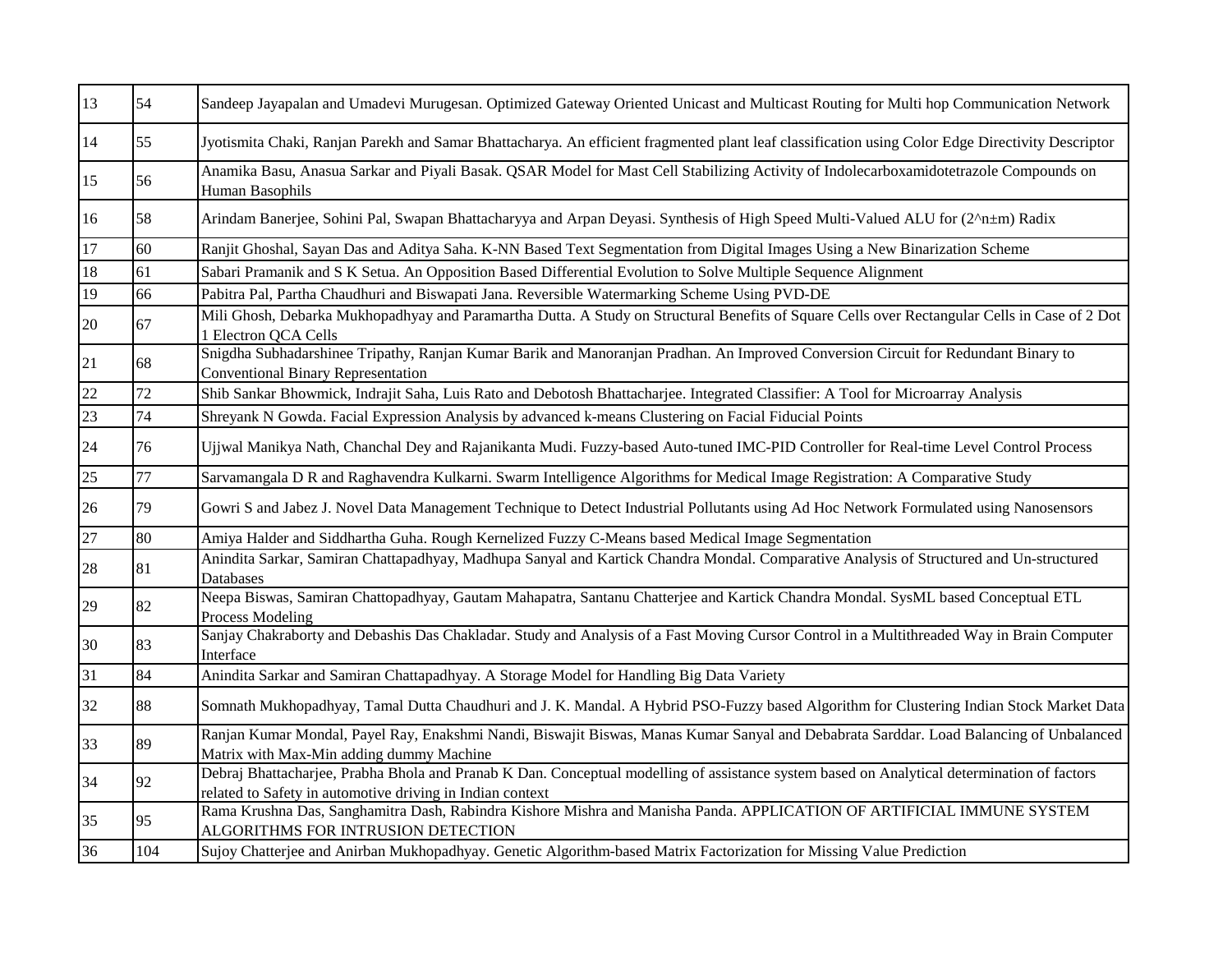| 37              | 105 | Srishti Sharma, Shampa Chakraverty and Anisha Jauhri. Leveraging Polarity Switches and Domain Ontologies for Sentiment Analysis in Text                                                                                 |
|-----------------|-----|-------------------------------------------------------------------------------------------------------------------------------------------------------------------------------------------------------------------------|
| 38              | 109 | Sobhan Sarkar, Ankit Lohani and Jhareswar Maiti. GA-ARM Approach Towards Finding Rules of Occupational Accidents In a Steel Plant                                                                                       |
| 39              | 112 | Indrajeet Gupta, Amar Kaswan and Prasanta K. Jana. A Flower Pollination Algorithm Based Task Scheduling in Cloud Computing                                                                                              |
| 40              | 113 | Hari Bhaskar Sankaranarayanan and Viral Rathod. A Novel Approach for Predicting Ancillaries Ratings of Indian Low-Cost Airlines using<br><b>Clustering Techniques</b>                                                   |
| 41              | 114 | Somosmita Mitra and Pabitra Mitra. Intelligent Generation of Flavor Preserving Alternative Recipes for Individuals with Dietary Restrictions                                                                            |
| 42              | 116 | Khundrakpam Johnson and Tanmay De. Mathematical Modeling of DDoS Attack and Detection using Correlation                                                                                                                 |
| 43              | 118 | Sujit Das and Amalendu Si. Intuitionistic multi-fuzzy convolution operator and its application in decision making                                                                                                       |
| 44              | 120 | Kamal Sarkar and Soma Chatterjee. Bengali-to-English Forward and Backward Machine Transliteration Using Support Vector Machines                                                                                         |
| 45              | 121 | Porawat Visutsak, Piyanuch Charernmool and Anirach Mingkhwan. The Online Evaluation System in Sciences Course for Students in Remote<br>Areas: Enhancing Educational Opportunities for all Students toward Thailand 4.0 |
| 46              | 124 | Kusum Yadav, Siddharth Rautaray and Manjusha Pandey. A Proposed Framework for Feedback Analysis System using Big Data Tools                                                                                             |
| 47              | 125 | Porawat Visutsak, Fuangfar Pensiri and Cdr. Chayute Phupittayathanakorn. The Image Recognition System for Terrestrial Reconnaissance                                                                                    |
| 48              | 129 | Suparna Biswas, Jaya Sil and Santi Maity. PCA Based Face Recognition On Curvelet Compressive Measurements                                                                                                               |
| 49              | 131 | Abeg Kumar Jaiswal and Haider Banka. Brain signal based Biometric Identification using 1D-LGP and ANN                                                                                                                   |
| 50              | 132 | Khyati Ahlawat and Amit Prakash Singh. A Novel Hybrid Technique for Big Data Classification using Decision Tree Learning                                                                                                |
| 51              | 136 | Tamal Mondal, Indrajit Bhattacharya, Jaydeep Roy and Mrinmoy Maity. Use of Infrastructure-less Network Architecture for Crowd sourcing and<br>Periodic Report Generation in Post Disaster Scenario                      |
| 52              | 138 | Anirban Bose and Santi P Maity. On Robust Watermark Detection for Optimum Multichannel Compressive Transmission                                                                                                         |
| 53              | 140 | Santanu Phadikar, Piyali Das, Ishita Bhakta, Asmita Roy, Sadip Midya and Koushik Majumder. Bengali Phonetics Identification Using Wavelet<br><b>Based Signal Feature</b>                                                |
| 54              | 146 | Himadri Mukherjee, Sk Md Obaidullah, Santanu Phadikar and Kaushik Roy. SMIL- A Musical Instrument Identification System                                                                                                 |
| $\overline{55}$ | 151 | Moumita Chatterjee and Sanjit Setua. TRAIL: A Distributed Transactional Memory Protocol for Dynamic Networks                                                                                                            |
| 56              | 153 | Animesh Bhattacharya, Goutam K Maity and Amal K Ghosh. Optical Quadruple Toffoli and Fredkin gate using SLM and Savart Plate                                                                                            |
| 57              | 154 | Anal Paul and Santi Prasad Maity. On Energy Efficient Cooperative Spectrum Sensing using Possibilistic Fuzzy C-Means Clustering                                                                                         |
| 58              | 158 | Sadhu Prasad Kar, Rajeev Chatterjee and Jyotsna Kumar Mandal. A novel automated assessment technique in e-Learning using short answer type<br>questions                                                                 |
| 59              | 160 | Tanmay Biswas, Sudhindu Bikash Mandal, Debasri Saha and Amlan Chakrabarti. Dual Microphone Sound Source Localization Using<br>Reconfigurable Hardware                                                                   |
| 60              | 161 | Indrajit Naskar and A. K. Pal. Type-2 Fuzzy Controller with Type-1 Tuning Scheme for Overhead Crane control                                                                                                             |
| 61              | 163 | Sourav Saha, Ankita Mandal, Paras Sheth, Harshita Narnoli and Priya Ranjansinhamahapatra. A Computer Vision Framework for Partitioning of<br>Image-Object through Graph Theoretical Heuristic Approach                  |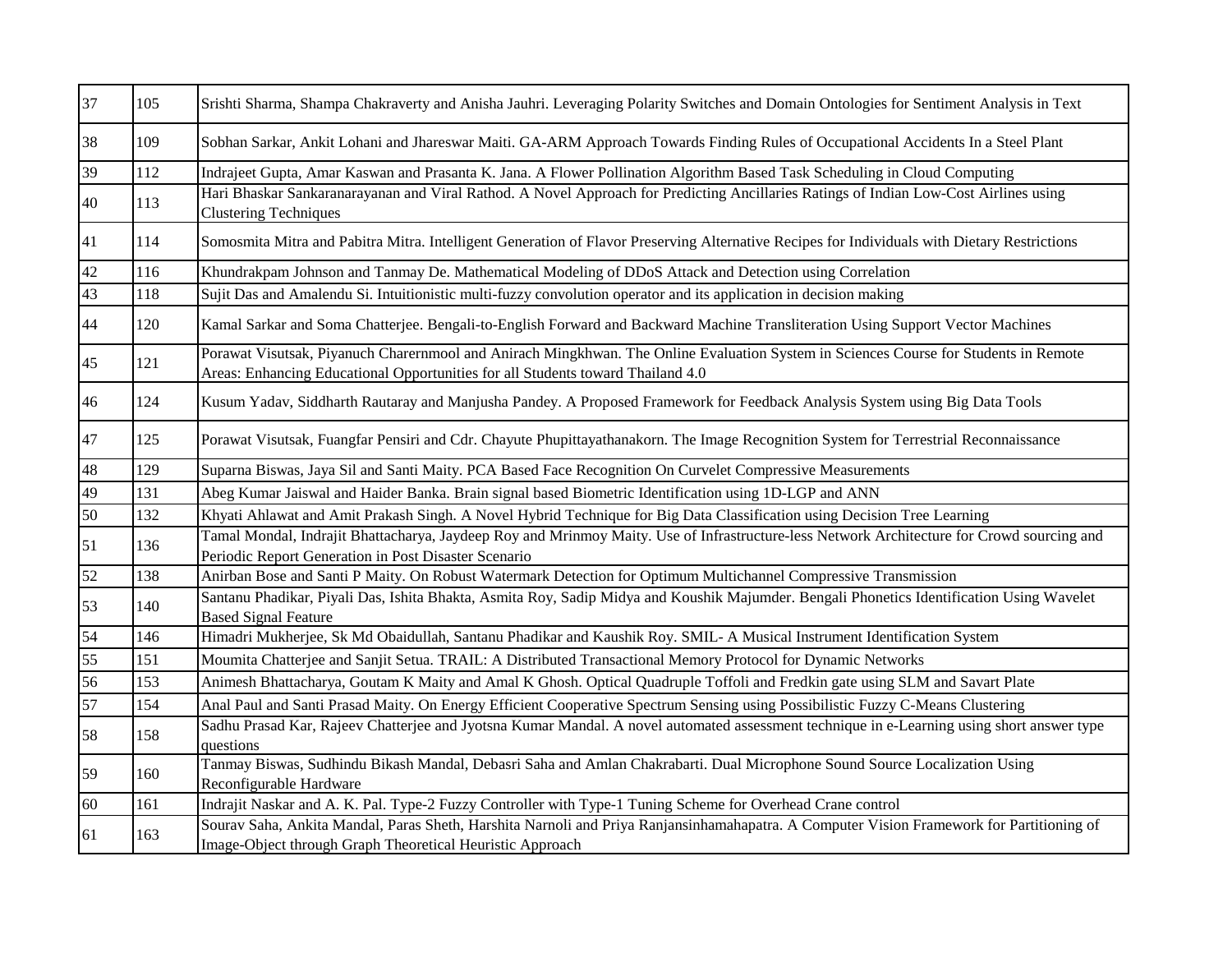| 62              | 165 | Mahuya Bhattacharyya Banerjee, Runu Banerjee Roy, Bipan Tudu, Rajib Bandyopadhyay and Nabarun Bhattacharyya. Towards improved                                                                          |
|-----------------|-----|--------------------------------------------------------------------------------------------------------------------------------------------------------------------------------------------------------|
|                 |     | classification of black tea quality using cross-perception fusion model of electronic nose and electronic tongue                                                                                       |
| 63              | 170 | Pankaj Dalela, Saurabh Basu, Smriti Sachdev, Sabyasachi Majumdar, Niraj Kushwaha and Vipin Tyagi. Surveillance Enabled Smart Light with<br>oneM2M based IoT Networks                                   |
| 64              | 171 | Rahul Pramanik and Soumen Bag. Segmentation of Bengali Handwritten Conjunct Characters through Structural Disintegration                                                                               |
| 65              | 173 | Srijit Chowdhury and Chandan Giri. MESNET: Mobile Sink Based Energy Saving Network Management in Wireless Sensor Network                                                                               |
| 66              | 176 | Susmita Ghosh, Ankita Pramanik and Santi P. Maity. On Far End Saliency Detection of Images by Compressive Sensing                                                                                      |
| 67              | 177 | Himanshu Jaiswal, Deep Suman Dev and Dakshina Ranjan Kisku. Rank Order Reduction based Fast Pattern Matching Algorithm                                                                                 |
| 68              | 181 | Himadri Mandal, Goutam Kr. Maity, Amit Phadikar and Tien-Lung Chiu. FPGA based low power Hardware implementation for Quality Access<br>Control of a Compressed Gray Scale Image                        |
| 69              | 182 | Girish Chandra. A new approach for clustering gene expression data                                                                                                                                     |
| 70              | 185 | Biplab Das, Debashis De, Jadav Das and Sagar Sarkar. An Efficient Design of Left Shifter In Quantum Cellular Automata                                                                                  |
| 71              | 188 | Biplab Das, Jadav Das, Debashis De and Avijit Paul. Nano-Router: A novel approach in single layer Quantum Dot Cellular Automata                                                                        |
| $\overline{72}$ | 191 | Ranu, Mohit Kumar and Saptarsi Goswami. AN APPROACH TO BUILD A CRIME DATABASE USING TWITTER                                                                                                            |
| 73              | 194 | Amrita Khamrui, Diotima Dutta Gupta, S Ghosh and S Nandy. A Spatial Domain Image Authentication Technique using Genetic Algorithm                                                                      |
| 74              | 195 | Sayan Kahali, Sudip Kumar Adhikari and Jamuna Kanta Sing. 3D MRI Brain Image Segmentation: A Two-Stage Framework                                                                                       |
| 75              | 199 | Hindol Bhattacharya, Samiran Chattopadhyay, Matangini Chattopadhyay and Avishek Banerjee. A Novel Intelligent Modeling of Storage and<br>Bandwidth constraints in Distributed Storage Allocation       |
| 76              | 201 | Preeti Chandrakar and Hari Om. A Secure and Privacy Preserving Remote User Authentication Protocol For Internet of Things Environment                                                                  |
| 77              | 208 | Subhashis Roy and Subir Kumar Sarkar. A Proposal for detection Ethanol Leakage using WO3 Thin Film Sensor with RFID Technology                                                                         |
| 78              | 211 | Subhrapratim Nath, Arnab Seal, Titir Banerjee and Subir Kumar Sarkar. Optimization using swarm intelligence and dynamic graph partitioning in<br>IoE infrastructure: Fog Computing and Cloud Computing |
| 79              | 213 | Reshma Sengupta and Chanchal Dey. Design and Performance Analysis of a Modified MRAC for Second-order Integrating Processes                                                                            |
| 80              | 218 | Saif Ayan Khan and Sumanta Ray. Integrating multi-view data: A hypergraph based approach                                                                                                               |
| 81              | 227 | Shreya Ghosh, Ankita Samaddar, Trishita Goswami and Somnath Pal. Chemical Graph Mining for Classification of Chemical Reactions                                                                        |
| 82              | 233 | Ravi Babu, Udaya Kumar K Shenoy and Kiran Kumari Patil. Lifetime Elongation of Wireless Sensor Networks with Mobile Sink in Delay-Sensitive<br>Applications                                            |
| 83              | 235 | Abhishek Kar and Nirmal Baran Hui. CONTROL OF TWO-AXIS HELICOPTER MODEL USING FUZZY LOGIC                                                                                                              |
| 84              | 242 | Priyanshu Jadon and Dr. Durgesh Kumar Mishra. Big Data Security and Privacy Issues: A Review                                                                                                           |
| 85              | 243 | Somath Rakshit, Suvojit Manna, Sanket Biswas, Riyanka Kundu, Priti Gupta, Sayantan Maitra and Subhas Barman. Prediction of Diabetes Type-II<br>using a Two-Class Neural Network                        |
| 86              | 244 | Manosij Ghosh, Samir Malakar, Showmik Bhowmik, Ram Sarkar and Mita Nasipuri. Memetic Algorithm based Feature Selection for handwritten<br><b>City Name Recognition</b>                                 |
| 87              | 247 | Ekta Patel, Praneet Saurabh, Ritu Prasad and Pradeep Mewada. Raag Detection using supervised machine learning approach                                                                                 |